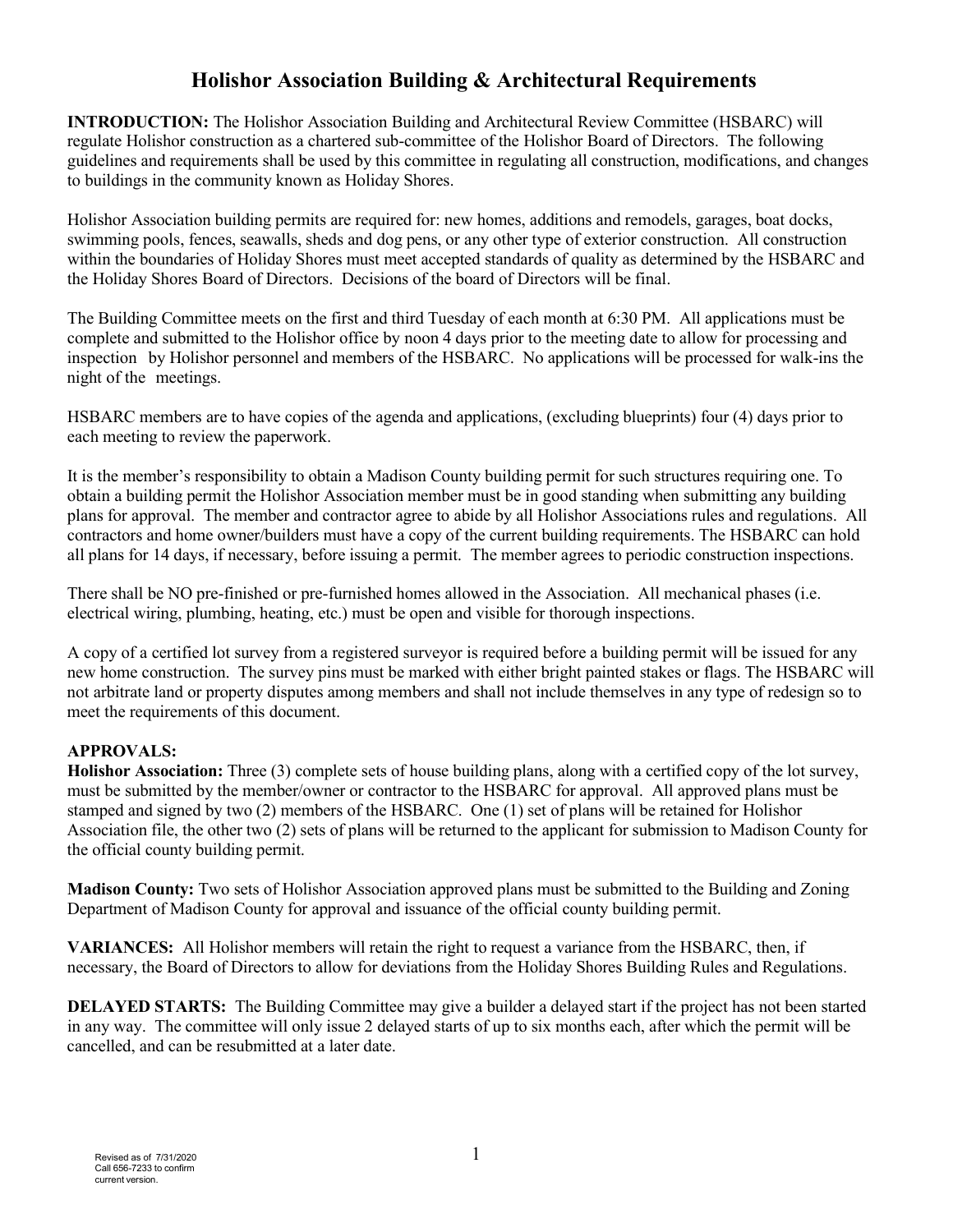| <b>Structure</b>                | Deposit & Refundable amount |
|---------------------------------|-----------------------------|
| House                           | \$4000 (\$3000 refundable)  |
| House 1 <sup>st</sup> Extension | \$400 (non-refundable)      |
| House $2^{nd}$ Extension        | \$1200 (non-refundable)     |
| Swimming Pool (above)           | \$300 (\$150 refundable)    |
| Swimming Pool (below)           | \$800 (\$400 refundable)    |
| Garages                         | \$1000 (\$400 refundable)   |
| Additions                       | \$1000 (\$400 refundable)   |
| Deck                            | \$100 (\$50 refundable)     |
| Porch                           | \$100 (\$50 refundable)     |
| Dock I                          | \$50 (\$25 refundable)      |
| Dock II                         | \$100 (\$50 refundable)     |
| Dock III                        | \$200 (\$100 refundable)    |
| Fence                           | \$50 (\$25 refundable)      |
| Seawall 1                       | \$200 (\$100 refundable)    |
| Seawall 2                       | \$400 (\$200 refundable)    |
| <b>Storage Shed</b>             | \$150 (\$75 refundable)     |
| Culvert                         | \$300 (\$200 refundable)    |
| Dog Pen                         | \$25 (\$10 refundable)      |

## **HOLISHOR ASSOCIATION DEPOSITS, FEES, AND REFUNDS:**

A deposit of four thousand dollars (\$4000.00) will be required for new home construction. Three thousand dollars (\$3000) will be refundable; one thousand dollars (\$1000.00) will be retained by the Association. This deposit will be refunded in full if the contractor follows all rules, regulations and guidelines, written or verbal, upon completion of the home.

Fines will be levied against this deposit, and said portion forfeited, if these guidelines are not met. The fines are levied at the sole discretion of Holishor personnel.

The building permit deposit becomes due and payable upon committee approval of the building/architectural plans. The refundable portion of the deposit will be granted for a new house if the exterior of the house and grading of yard is completed within six months. All other construction projects are required to be completed within six (6) months for a deposit refund.

A time extension for new home construction may be granted for completing the project, if the extension is requested before the original permit expires. One ninety day extension may be granted by the HSBARC; there will be a \$400 fee for the first 90 day extension. One additional extension may be granted but will require the approval of the Holishor Board of Directors. This extension will require an additional non-refundable fee of \$1200. The member must be present at the board meeting for the extension to be considered by the Board of Directors.

Example: New home construction total refundable deposit is \$3000, with a 90 day extension (\$400) would change refundable amount to \$2600

New home construction total refundable deposit is \$3000, with two 90 day extension (\$1600 total) would change refundable amount to \$1400

No additional extensions may be granted. Failure to complete the entire construction project, (not just the exterior and final grade), will result in the total forfeiture of all remaining deposits.

The final determination as to whether an extension is granted is at the sole determination of the Holishor Board of Directors. Each permit will stand on its own merits and no precedence shall be placed on past decisions of the Board of Directors.

## **BUILDING PLAN REQUIREMENTS:**

Three (3) complete sets of architectural blueprints, drawn to scale are required. Prints must be specific to the proposed location, be detailed architectural plans, and be printed in blueprint format on paper no less than 24x36. The HSBARC has the right and sole discretion to reject unacceptable drawings.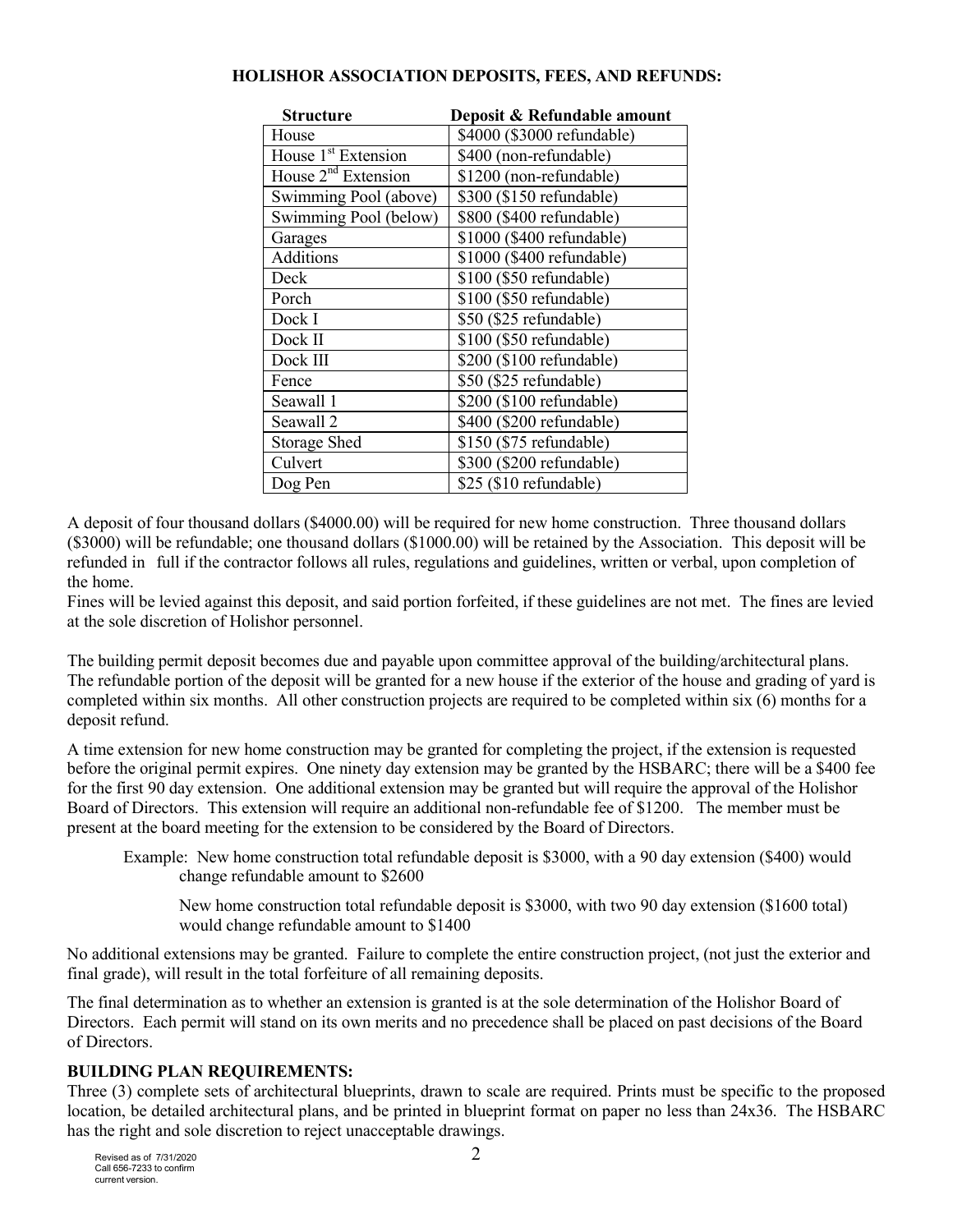#### **Blueprints must include the following information:**

**Dimensions**: All dimensions shall be drawn to scale with angles and north indicated. The property lines, general slope of lot, and adjacent street names shall be noted. The size and location of the structure shall be shown, including all appurtenances and the distances of the structure to the adjacent streets.

**Floor Plan and Elevation Views:** The plans must include views of each level containing finished rooms drawn to scale with dimensions shown. There must be elevation views, drawn to scale, of all four sides showing exterior materials, finishes, and finished earth grades. A specification sheet of materials is to be used must accompany all plans submitted for approval.

**EXTERIOR FINISHES:** The building materials used for the exterior surface of any dwelling shall be substantially the same as the materials used in the five residences nearest to the proposed dwelling or such material approved by the building committee. All exterior doors must be painted or finished. Doors with pre-painted primer coats will not be considered a final coat.

All newly constructed homes will be required to utilize brick on the front of the house. The fronts of homes must contain 100% brick or other masonry, one story high. The brick usage plan must be approved by the HSBARC.

**Footings:** An elevation and plan view shall be included with the plans identifying reinforcing bar location and concrete specifications, such as bag mix and any special requirements. Reinforcing bars shall be used in all footings. Key ways shall not be used, unless accompanied by standing reinforcing bars.

**Zoning Requirement:** Shall conform with the Holishor Association Covenants and Madison County Zoning Ordinance "R-3 Residential."

#### **MINIMUM SQUARE FOOTAGE PER HOUSE REQUIREMENTS:**

The minimum square footage per house as measured on one floor (defined by a single horizontal plane passing through the structure) not including garages, porches and appurtenances shall be as follows:

| Sections 1, 2 and 3  | All Other Sections      |
|----------------------|-------------------------|
| "C" lots 900 sq. ft. | "C" lots $1250$ sq. ft. |
| "B" lots 750 sq. ft. | "B" lots $1050$ sq. ft. |
| "A" lots 900 sq. ft. | "A" lots 900 sq. ft.    |

The minimum square footage per house for homes built on property purchased after May 16, 1981 shall be as follows:

Sections 1, 2, 3, 4 "C" lots 1250 sq. ft. "B" lots 900 sq. ft. "A" lots 1050 sq. ft.

Two story homes shall have a minimum of 1750 sq. ft. total with a minimum of residential living space on the ground or first floor of 1050 sq. ft.

The minimum square footage per house for homes built on property purchased after May 21, 1994 shall be as follows:

Sections 1, 2, 3, 4 "C" lots 1500 sq. ft. "B" lots 1200 sq. ft. "A" lots 1200 sq. ft.

Two story homes shall have a minimum of 2000 sq. ft. total with a minimum of residential living space on the ground or first floor of 1200 sq. ft. Split-level homes will not be considered as two story homes.

A difference of one percent (1%) will be allowed on all area requirements. A size variance may be requested from the Building Committee then, if necessary, the Board of Directors should any lot prohibit the construction of a house of the required square footage.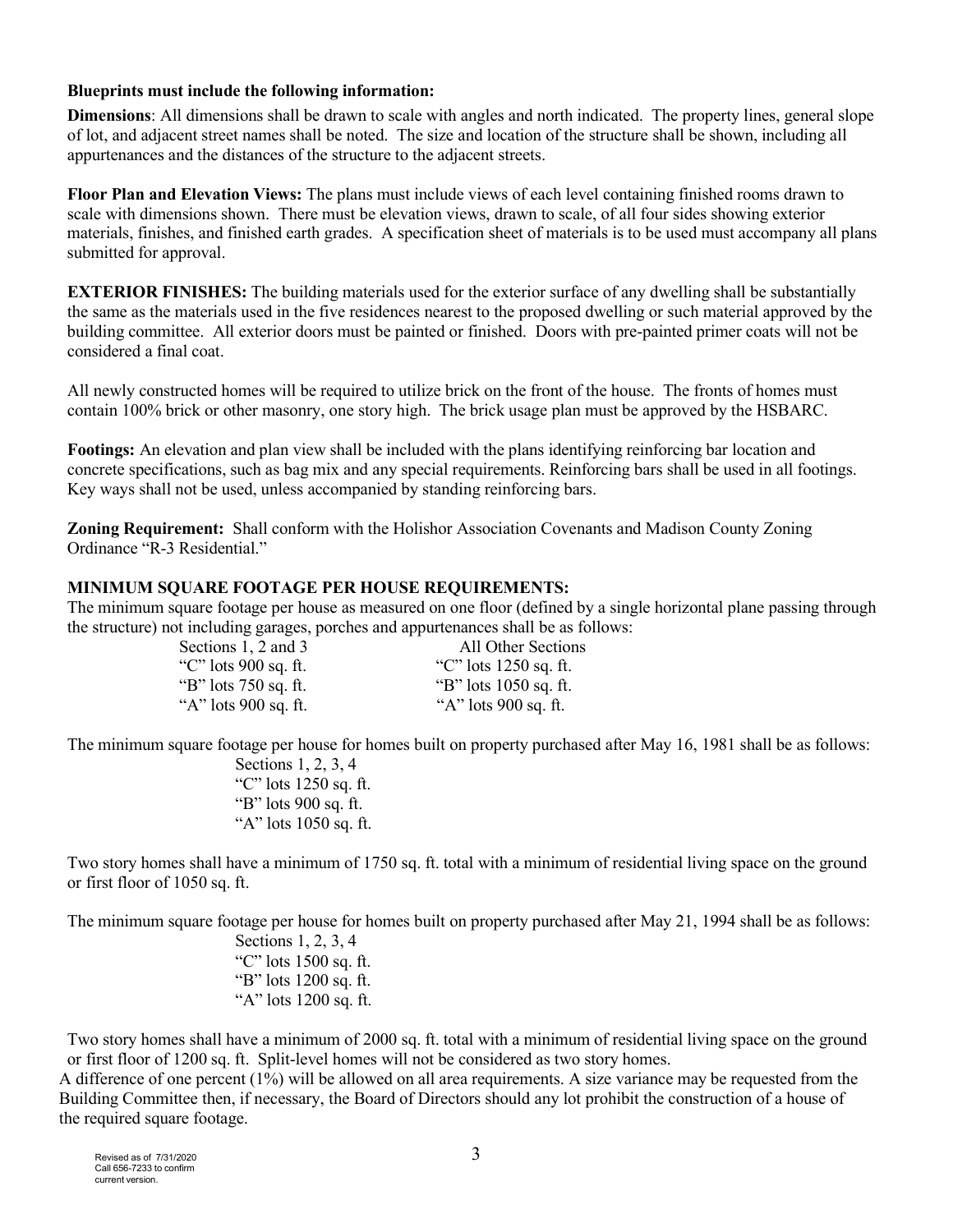#### **SET-BACKS FOR HOMES:**

**Front Building-line set-back:** The residence shall be constructed so that the front of the house faces the street to which the lot number was originally assigned. The residence shall be a minimum of twenty-five (25) feet from the front property line to the nearest point of the foundation*.*

**Side Building-line set-back:** There shall be (10) from the side property line to the structure, deck or porch; except that if one side adjoins a street, the minimum set back for that side is twenty-five (25') feet. A thirty-inch (30") maximum roof overhang is allowed to encroach on this set-back.

**Rear Building-line set-back:** There shall be a minimum of thirty (30') feet from the rear property line to the nearest point of the structure or porch or appurtenances; except that the rear set-back on lakefront lots shall be a minimum of fifty (50') feet to the water's edge during normal level at 505.0 ft. MSL*.*

**GARAGES, DRIVEWAYS, SIDEWALKS, DECKS, PORCHES, CULVERTS and DRAINAGE DITCHES:** Homes must be built on a basement or crawl space. Slab homes will not be allowed.

A two car attached garage with a minimum size of twenty (20) feet by twenty-two (22) feet having a paved surface in front of the garage doors with a minimum size of sixteen (16) feet by twenty (20) feet shall be required of all new home construction. In addition, the remaining driveway, to the street, must be a solid surface. Rock driveways will no longer be allowed. A solid surface front walkway will be required from the driveway or street, to the front door of the home. ------Carports will not be permitted.

All driveways will be constructed in accordance with Madison County Zoning Ordinance, Section 606.1. A minimum of four (4) off-street parking spaces will be provided for all residences in accordance with Madison County Zoning Ordinance, Section 607.0.

All new homes will be required to have at least one (1) deck or porch, with a minimum size of twelve (12) feet by twelve (12) feet or 144 square feet, for at least one door exiting the rear of the home. Any additional doors exiting the rear of the dwelling must have a deck, patio or porch that is at least  $10'x10'$  or  $100$  square feet.

Culverts are required for all new driveways or the reconstruction of existing driveways at the road ditch. The culverts must meet the following minimum specifications:

- A minimum diameter of twelve inches (12") made of either concrete or galvanized 16-gauge spiral lockedseam pipe.
- The culvert must be positioned to allow continuous flow of water through the existing or newly constructed ditch and the culvert shall not extend more than 24" beyond the finished sides of the driveway.
- Culverts in road ditches to access lots other than full use driveways can be plastic, but must be doubledwalled and smooth inside and be of a size to not impede the natural continuous flow of water.
- New construction or reconstruction of drainage ditches along the road must permit a continuous flow of water in the ditch, not on the road. The ditch shall be at least 18" deep with a gradual swale; the width of the swale must be at least three feet (3'), unless determined otherwise by the committee.
- Filling existing drainage ditches or swales, which presently allow water, run off from the roads or road ditches to the lake is prohibited without a properly sized culvert.
- Double-walled smooth inside culverts can be placed in ditches or swales, other than under driveways, to improve lots. Placement of these culverts and swales must be constructed in such a manner as to allow surface water to drain normally. No culverts placed by lot owners in these swales or ditches on their property can be directly attached to Association culverts unless by means of a poured concrete containment box covered with a steel grate.
- The maintenance of ditches and culverts are the responsibility of the property owner. Yard waste and debris shall be not be allowed to accumulate in ditches or culverts at any time.
- Ditches and culverts identified by Holishor Association as unkept will be subject to punitive fines. (Board of Directors meeting June 12,2019)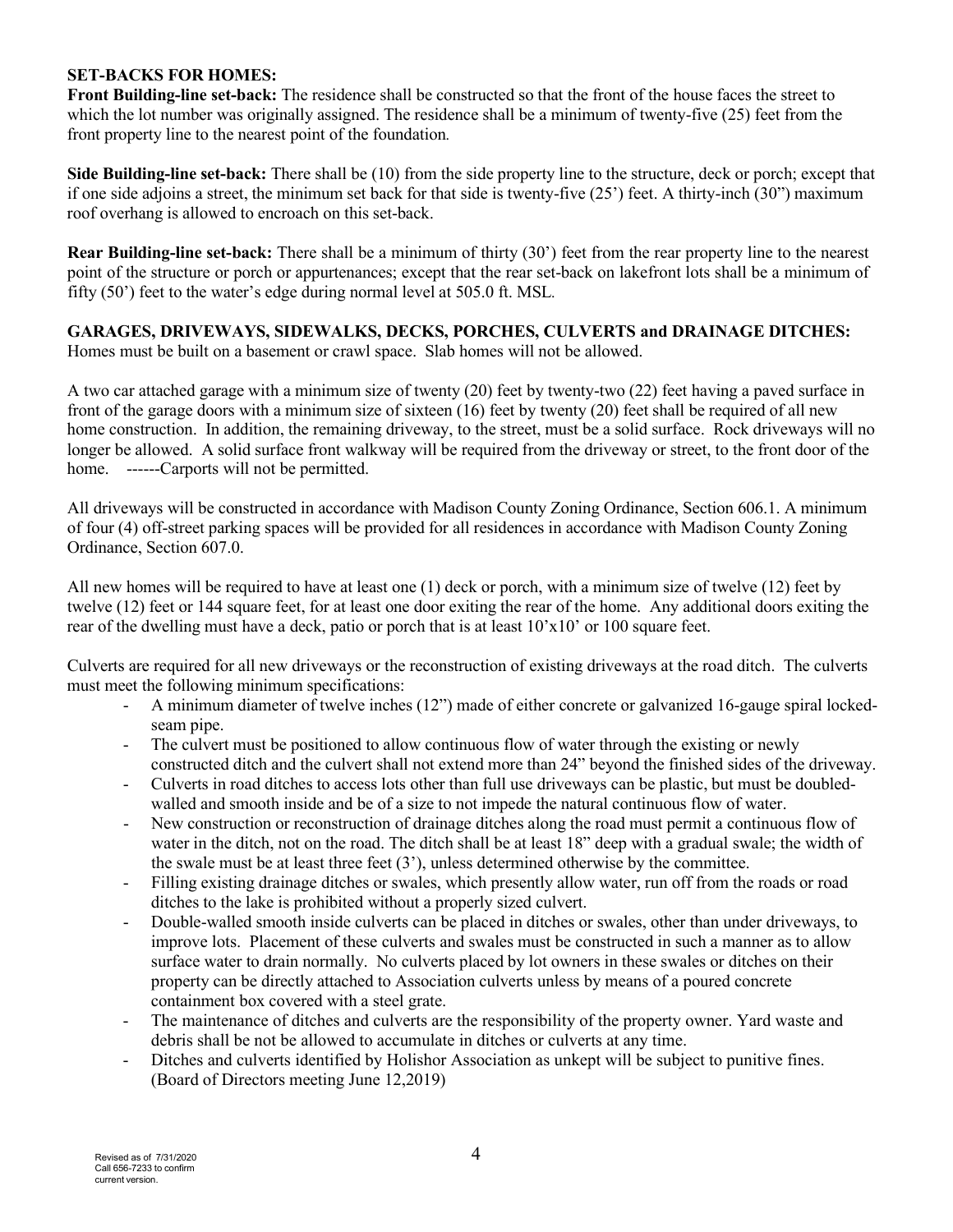Any drainage or culvert situations not covered in the building rules shall be reviewed by the lake manager and/or the HSBARC to establish an approved and effective drainage solution. Any culvert situation not covered herein shall be reviewed by the HSBARC to establish an approved and effective drainage pattern. All Culverts placed under driveways and in ditches or swales must be approved by the building committee to determine size, flow, etc. All costs associated for the culvert placement is to be borne by the lot owner. Building Permits are required for all culverts.

**ENVIRONMENTAL AND EROSION CONTROL:** All contractors will be required to follow the Rules and Inspection Requirements as written by Madison County for Erosion and Sediment Control. Failure to do so will result in significant fines levied by The Holishor Association. A construction dumpster will be required for all new home construction. The burning of construction waste is strictly prohibited.

Any excavating during constructions shall have a temporary erosion control structure in place to prevent any material from entering the lake, adjacent property, the drainage ditches, or swales. This erosion control structure can be straw bales with soil cloth, or a commercial product like Enviro-Fence. An erosion control plan must be filed at the time the building plans are submitted to the HSBARC. All erosion controls shall be in place at all times. In the event erosion control is not maintained or mud, silt or other contaminates are transferred to Holishor Association roads it must be cleaned up to substantially similar pre-existing road conditions. Methods must be submitted in writing and approved by Holishor Association.

# **DRAINAGE:**

- 1. On all new house construction projects the sump pump clear water drainage pipe must be buried to the ditch line or the lake. This water cannot be diverted to the adjoining lots or residents property.
- 2. All storm water drainage must be constructed in a way as not to divert water to a neighbor's property during construction or after completion.
- 3. No drainage may be blocked on temporary construction driveways or existing road culverts.
- 4. On all new house construction projects it is the contractor's responsibility to design drainage ditches with a slope that will transport storm water in the direction of normal flow along the roadways.

**LANDSCAPING REQUIREMENTS:** Sod shall be required on steep slopes of 3:1 or greater pitch. Sod shall be required on all storm water runoff areas. Except, however, that sod shall not be required for areas of the site which had a slope exceeding a 3:1 prior to site development and which will remain in an undisturbed natural site.

Each lot owner shall provide a minimum of two (2) hardwood trees that are at least two (2) inches in diameter measured at one (1) foot above the ground and a minimum height of eight (8) feet tall or decorator landscape trees such as (Japanese Maples) at least (6') feet tall. These trees are to be placed between the street and the front of the house of each lot and are to be no closer than forty (40) feet from each other. If lot size is a problem, a variance may be attained from the HSBARC.

All yards must have sod or be seeded and covered with straw upon completion of seeding to avoid erosion. There must be at least (4) shrubs planted in the front yard.

# **BUILDING REQUIREMENTS FOR STRUCTURES OTHER THAN HOUSES**

**Docks:** Are allowable on all lakefront building lots. The set-back requirements shall be as follows: the distance from either of the property lines shall be a minimum of five (5) feet, and the boat dock may extend into the lake a maximum of *twenty (20)* feet on the main lake and twenty (20) feet on the fishing arm and coves; except; no structure shall extend greater than twenty percent (20%) of the distance across the cove. The setbacks must be met up to twenty (20) feet into the lake. Only a roof and supporting structures are allowable;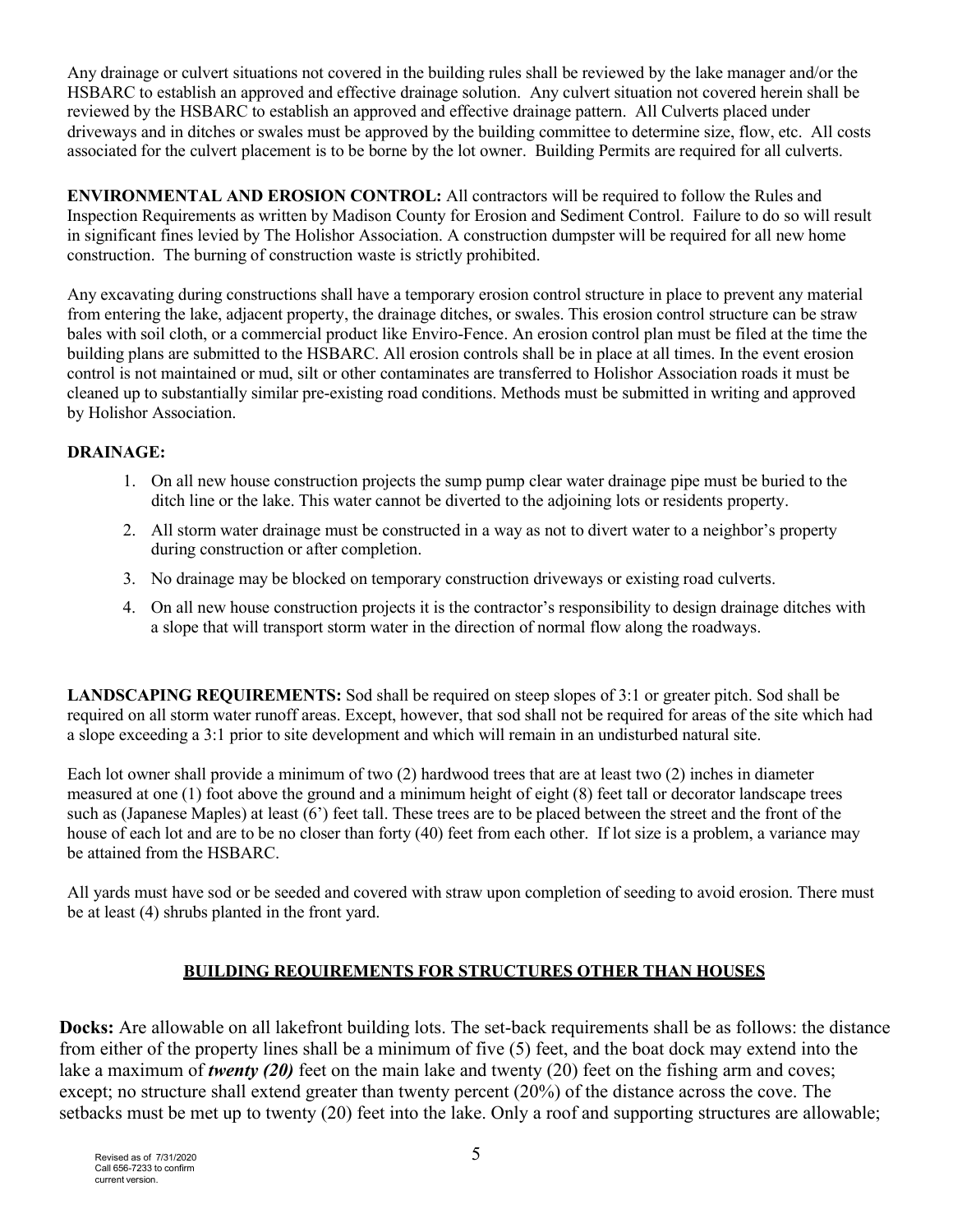it cannot be closed in. HSBARC building permits required. Plans should include a material list, anchoring methods and a description of the floatation material. No rubber tires shall be allowed. *Effective 7/11/2016*

**Association-Owned Outlot Docks:** A Limited number of boat docks may be built on Association owned out lots with the approval of the Building Committee. Cover watercraft docks, watercraft cover structures or watercraft lifts of any type will not be allowed on docks built on Association owned out lots or in the water on Association owned out lots.

**BOAT LIFTS:** They shall be included in the dimensions of boat docks and shall not exceed beyond those limits.

**PATIOS and DECKS:** Are allowable on all building lots. The same set-back requirements pertain as for boat docks. Non-lakefront requirements shall observe residential setback dimensions. Patios and decks will not be allowed on nonlake front lots unless a residence has been constructed. On lakefront lots, a patio or deck may be constructed if there is an existing approved seawall.

**STORAGE SHEDS:** Only one shed is permitted on any single or combined lots. All sheds are to have a structurally sound base and a strong internal support structure. Sheds must match the dwelling and be aesthetically appealing. No carbon steel sheds are allowed. Sheds over 200 square feet must be placed on a foundation. Setbacks for storage sheds are 10 feet from side lot lines, 10 feet from rear property lines and 25 feet from a side lot line that is adjacent to a street. The front of a storage shed may not extend past the rear of the home. All aspects of sheds, such as structure support, aesthetics, style, size etc., MUST be approved by HSBARC. If an out building has a driveway with access to a road, it shall be considered a garage.

**FENCES:** The minimum requirements of Madison County must be met. A HSBARC building permit is required. Barbed wire construction, privacy fences, shadow box fences and stockade fences will not be allowed in Holiday Shores.

## **FENCES on NON-lake front homes.**

**Material:** All fences must be of the open mesh or vinyl (chain link) type, wood, plastic wood or similar construction. Fences constructed of wood must have a minimum thirty three (33) percent open surface. Therefore, 2 inches of open space is required between the sides of a 6-inch board.

**Height:** Fences must not exceed six (6') feet in height nor may they be less than forty-two (42") inches high. Chain link fences may not exceed 48 inches in height.

**Setbacks:** Side lot-line fences shall not be closer to the fronting street property line than the front of the residence or main structure and in no case closer than twenty-five (25) feet to the side street property line. Front line fences will be allowed on an adjoining lot as long as the 25-foot setback is followed. In the event the rear setback of a lot is on the street behind the home, the 25-foot setback requirement must be met. Fences that extend past the front of the home are prohibited.

#### **FENCES on LAKE front homes**

**Material:** All fences must be of the open wrought iron, wood, plastic wood or similar construction. Fences constructed of wood must have a minimum fifty (50) percent open surface. Therefore, 4 inches of open space is required between the sides of a 4-inch board. Chain link fences will not be allowed on lake front lots.

**Height:** Fences must not exceed six (6') feet in height nor may they be less than forty-two (42") inches high. **Setbacks:** Side lot-line fences shall not be closer to the fronting street property line than the front of the residence or main structure and in no case closer than twenty-five (25) feet to the side street property line. Front line fences will be allowed on an adjoining lot as long as the 25-foot setback is followed. In the event the rear setback of a lot is on the street behind the home, the 25-foot setback requirement must be met. Fences that extend past the front of the home are prohibited.

**Lake Front Setbacks:** Fences will be allowed to run across the lot of a lakefront home. As long as the fence remains 25 feet from the water. A side fence line may run to the lake on a lake front lot.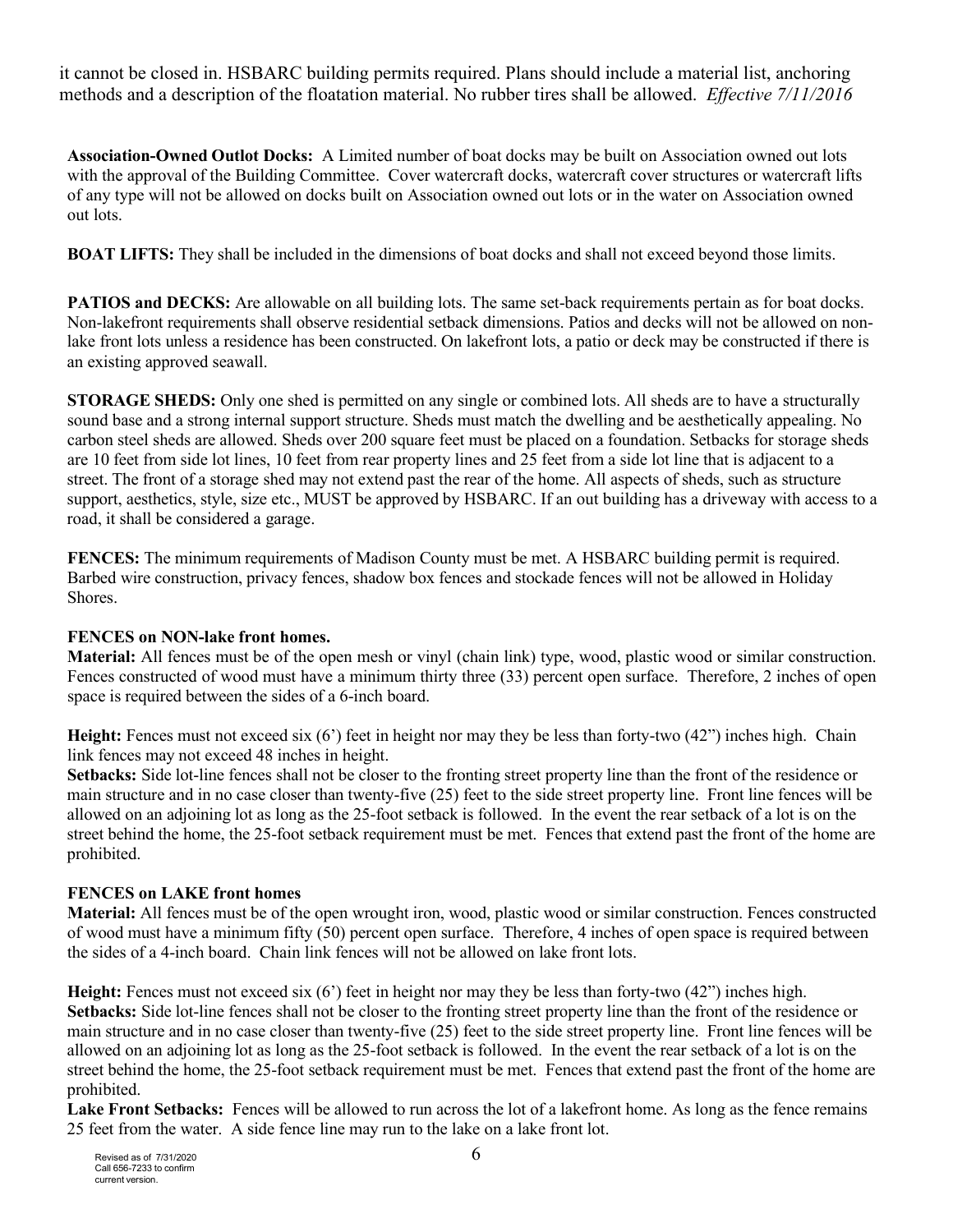**DOG PENS:** Dog pens are to be constructed of chain link only; they are to at least 6 feet tall and between 36 and 72 square feet. Setbacks for dog pens are to be 10 feet from side lot lines, 10 feet from rear property lines and 25 feet from a side lot line that is adjacent to a street. Lake front lot pens must remain 25 feet from the lake. Only one dog pen is allowed per lot or combination of lots and dog pens cannot extend past the rear of the house.

#### **HOME AND LOT MAINTENANCE AND APPEARANCE:**

Any of the aforementioned structures that have deteriorated into disrepair a hazardous condition, or cause and eyesore to the community shall be subject to a repair or removal order by the Holishor Association Board of Directors.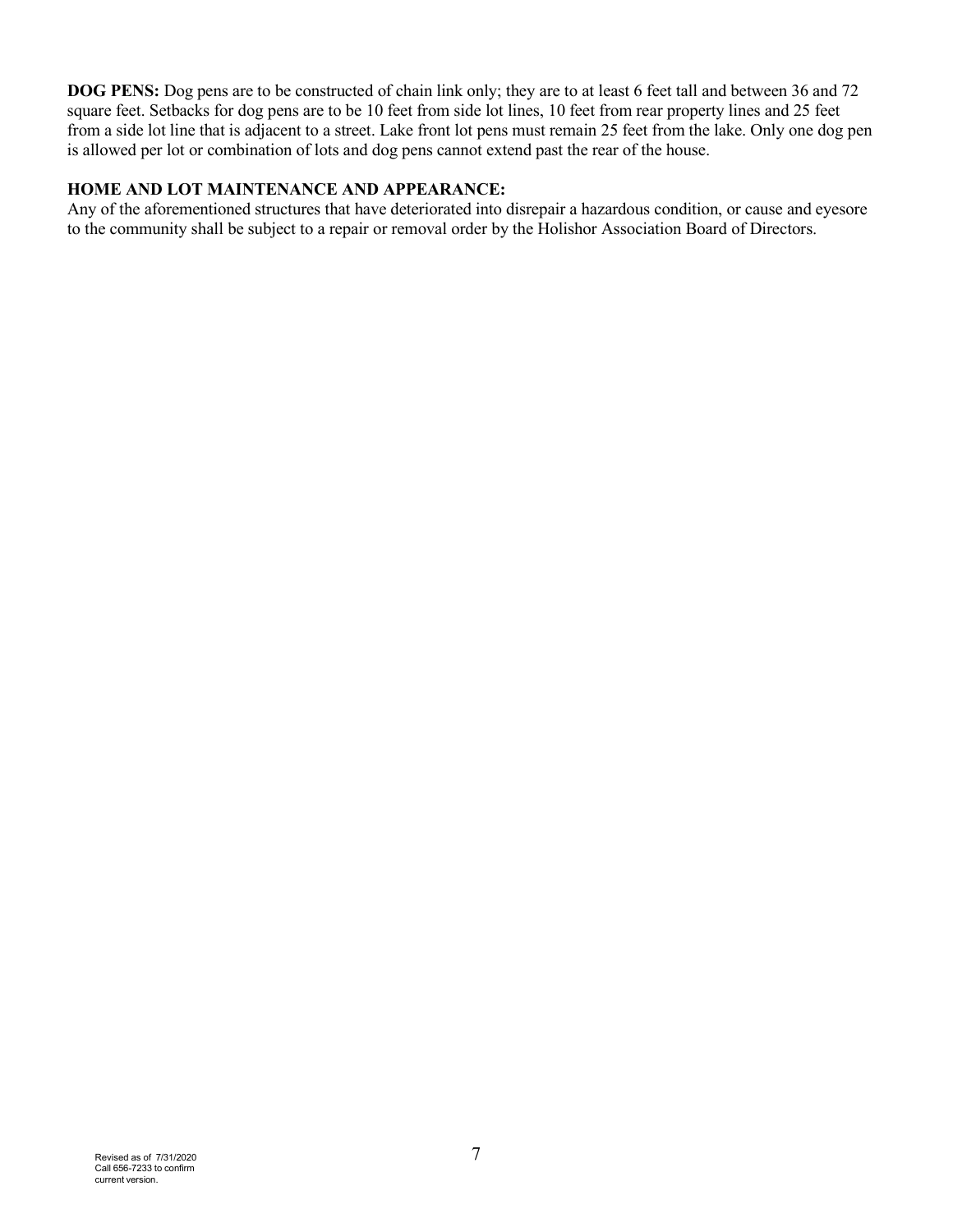The Holishor Association Board of Directors shall send a certified letter to any homeowner whose property or building structures has deteriorated to a state of disrepair. The reason and expectations will be addressed. The homeowner will be given 30 days to comply or address the Board as to an agreeable plan of action for repairs. If the homeowner does not respond within the 30 days or does not forward the agreed upon plan within an additional 30 day period, legal action shall be taken.

Revised May 14, 1981; Adopted May 16, 1981 Adopted May 18, 1991; Adopted May 22, 1991 Revised March 15, 1994; Adopted May 21, 1994

**ADDITIONAL STRUCTURES:** No more than one additional structure shall be permitted per single or double lot. This pertains to sheds and detached garages.

**SEAWALLS:** Seawall requirements are addressed by Holishor Association By laws Attachment 001. Written construction guidelines are available from the HSBARC. Plans for seawalls to be built to a former property line shall be submitted to the HSBARC for review/approval and/or appropriate action. Seawalls shall be securely anchored to prevent wall members from becoming dislodged and entering the lake.

Holishor will not allow seawalls to be installed from barges on Holiday Lake or SuTwan Lake. In addition, the use of hydraulic pile will not be allowed. All seawall plans must be approved by the HSBARC and this committee will have the authority to reject said plans based on the design elements or materials to be used. A member will have the right to request a variance from the Holishor Board of Directors if their plans have been rejected by the HSBARC. The decision of the Board of Directors will be final.

**SWIMMING POOLS:** HSBARC and Madison County building permits are required.

Any pool must be on the same lot as the principle residence and its construction shall not precede the construction of such residence.

**Setbacks:** No pool may extend closer to the fronting street than the rear of the residence or an appurtenance, five feet from the primary building, or not closer to the side street property line than twenty-five (25) feet. On "A" and "B" lots the pool must be a minimum of ten (10) feet from the rear or side property line. On "C" lots a minimum of twenty-five (25) feet must be maintained from the water's edge at no lower elevation than 505.0 feet MSL.

## **Below Grade Pools:**

Must be a minimum of ten (10') feet from any grinder pump system.

A fence of at least forty-eight (48'') inches must surround the pool area. The fence must comply with Holishor Association requirements. All the access gates must be equipped with security lock system. All setback requirements for a below grade pool are the same as for an above ground pool.

## **Above or Partially Above Grade Pools:**

Must be a minimum of ten (10') feet from any grinder pump system.

Any portion of the pool or its structure, deck, or platform must be a minimum of ten (10') feet from side or rear lot line, and a minimum of thirty (30') feet from street side property line.

There shall be an approved locking safety device on the one (1) and only access to the pool platform. Swimming pool building permits shall be coordinated with Holiday Shores Sanitary District prior to obtaining a Madison County permit.

# **Waterfront Lots**

Members who own waterfront lots may, with the prior approval of the building committee, construct their own private beach, boat dock and/or raft permanently affixed to their lot above the waterline.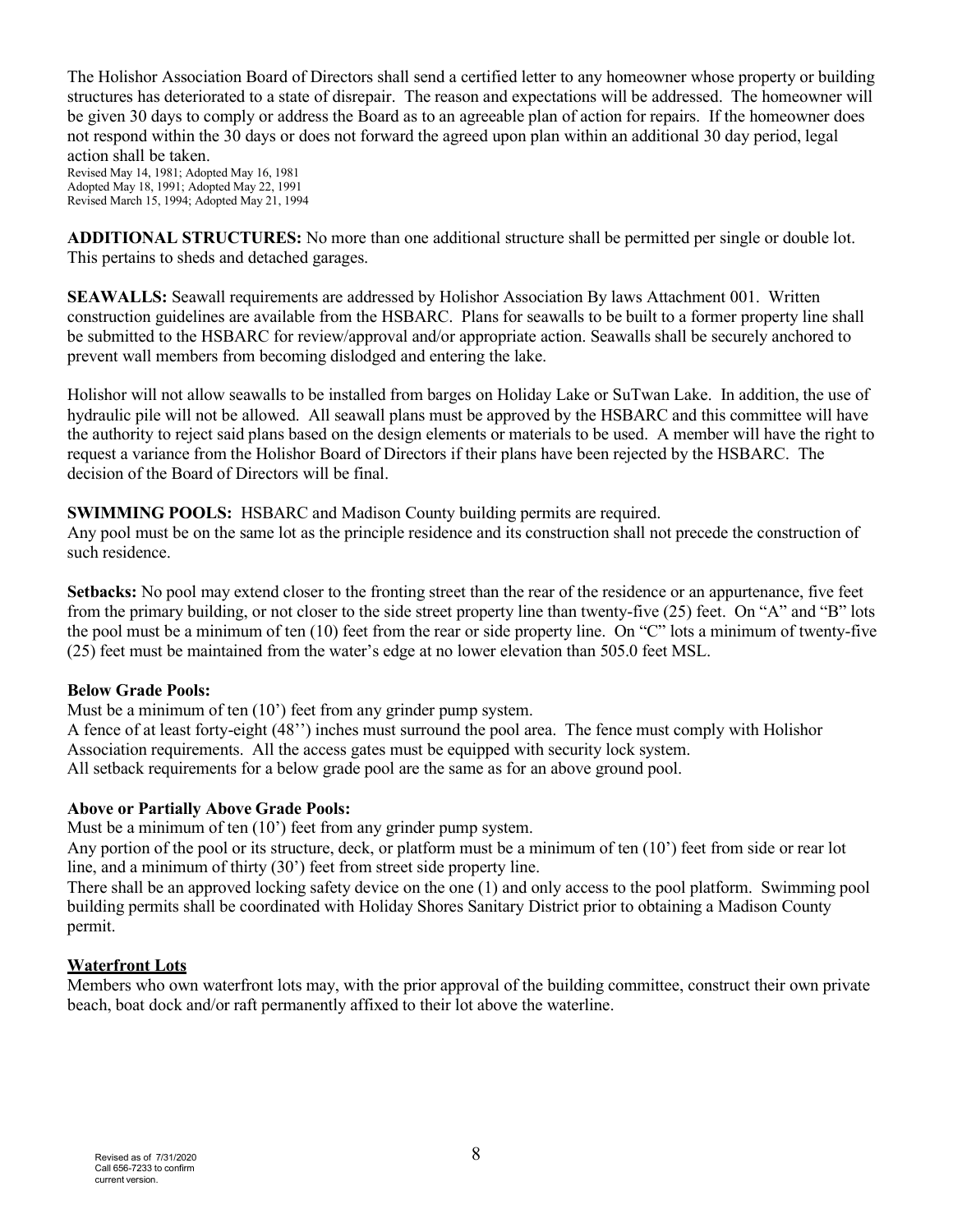# **Citations & Warnings**

*Updated April 13, 2019*

#### **Non-Compliance of Building Rules Permit Process**

A member found to be in violation of the HSBAR permit approval process will be required to complete the appropriate permit and pay the appropriate fee. Upon approval of the permit, all current stipulations indicated in the rules will apply. The dollar amount normally refunded upon completion of the project will be forfeited as a fine. Violations of HSBAR rules or permit stipulations may result in additional fines or suspension of the right to use Association facilities. Structures built after 1-1-2019 that are not compliant with current HSBAR rules can request an HSBAR inspection for consideration of retroactive permit or variance. Determination of such will be based on the type of structure, longevity, condition, safety conditions, and any other pertinent information. Variances are not valid for alterations, repairs or replacement structures unless otherwise stated in the variance documentation. *Effective 4/13/2019*

Violation of the Building and Architectural Requirements or the required Madison County Building Codes shall be just cause for punitive action to be recommended by the Building Committee and forwarded to the Holishor Association General Manager for action. Warnings or citations will be issued for all violations and a copy will be forwarded to the Building Committee.

The Holishor Association General Manager does not need a recommendation from the Building Committee to take action, (warnings or citations), to enforce the Holiday Shores Building & Architectural Requirements, (HSBAR).

#### **Suspension of Privileges**

Continued violation of the Bylaws, Rules, Regulations and Restrictions or the HSBAR shall be just cause for monetary fines as well as the suspension of a member's right to use the Association facilities

These actions are pursuant to Article IX Section 1 of the Holishor Association Bylaws.

A contractor's continued violation of these codes may result in suspension of approval for future projects in Holiday Shores.

#### **MEMBER Infraction Levels**

Warning letters shall be issued by the Holishor Association prior to any monetary fine or suspension of a member's rights to use Association facilities.

| Level 1 | \$50.00         | Fine to be issued no sooner than 2 weeks after a warning letter |
|---------|-----------------|-----------------------------------------------------------------|
| Level 2 | \$100.00        | Suspension of member's right to use Association                 |
|         |                 | facilities for 3 months.                                        |
| Level 3 | \$200.00        | Suspension of member's right to use Association                 |
|         |                 | facilities for an additional 6 months.                          |
| Level 4 | \$200.00 a week |                                                                 |
|         |                 | Suspension of member's right to use Association                 |

facilities for 1 year

If a member fails to correct a violation of the building code he/she shall be subject to an escalation in the fine structure every 30 days until Level 4 has been reached.

A member that has multiple violations of the building codes shall be subject to escalation in the fine structure with each violation.